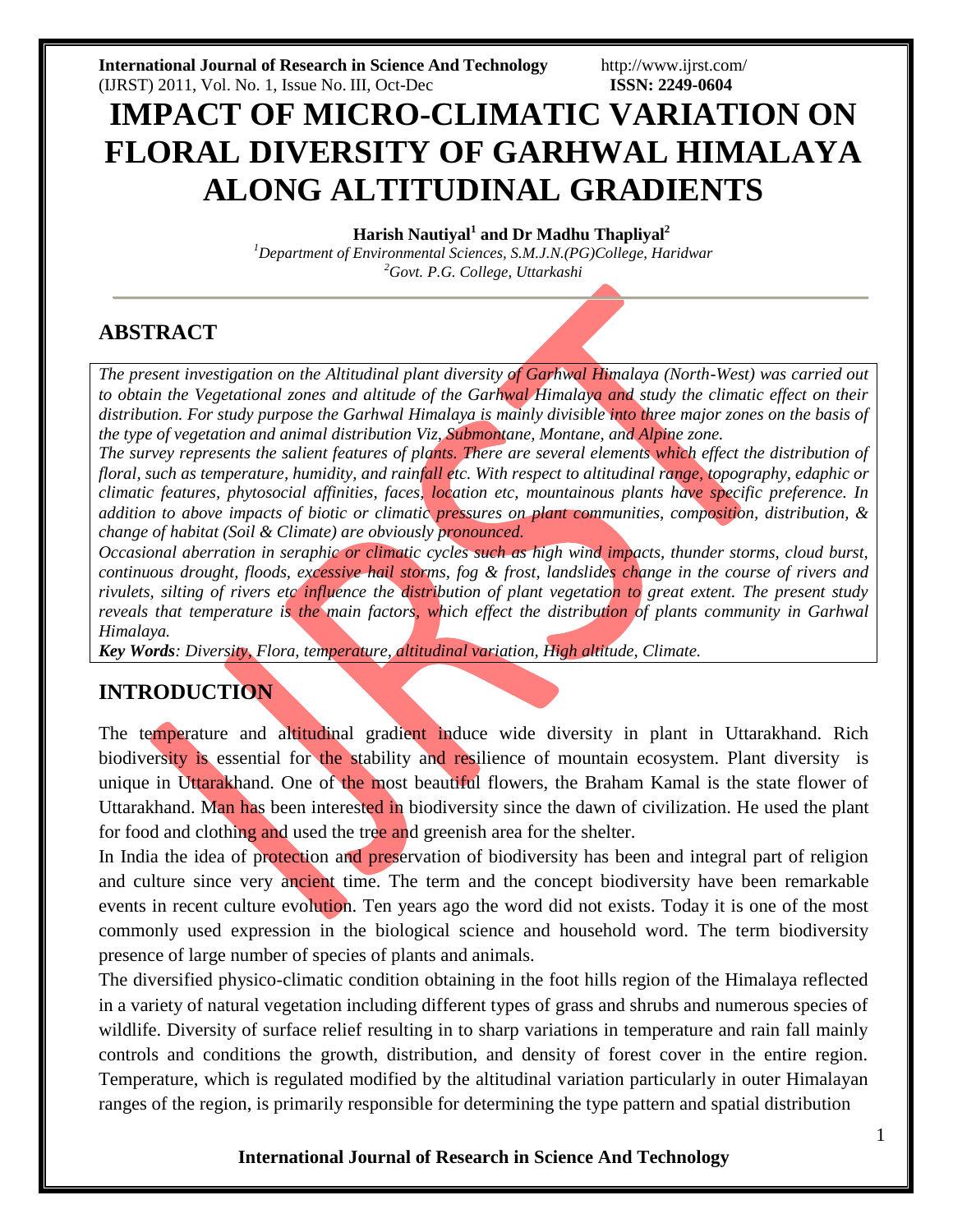(IJRST) 2011, Vol. No. 1, Issue No. III, Oct-Dec **ISSN: 2249-0604**

of vegetation and habitat type through out the area. As one move up form the low lying Tarai belt to Bhabar tract and similar range in the north. Different types of vegetation are generally found. The status of floral diversity in Uttarakhand at Himalaya is much better then other regions of India. But it becomes slowly disappearing due to the human encroachment and over exploitation of plant, animal and other natural resources.

## **MATERIAL AND METHODS**

### **PHYSIOGRAPHY OF GARHWAL HIMALAYA**

The Garhwal Himalaya lies between the latitude 290  $26'$ -310  $28'N$  and longitude 770  $4a'$ -800  $6'E$ with a total area of about 30,000km. The tom separates it from Himanchal Pradesh in the west and the district boundaries of Nanital Almora and Pithoragarh separate it from the Kumaun in east. Starting from the foothills in South, the region extends up to snow clad peaks making the indo-Tibetan boundary politically. The region incorporates the districts of Uttarkashi, Chamoli Rudraprayag Tehri Pauri & Dehradun, Hardwar the first two being border district.

**Climate and Rainfall:** There are not only variations but also complexities of climate as well as complexities of weather accentuated by the relief of land. The variations of exposure to sunlight and to rain bearing winds have the effect of producing very intricate patterns of local climate. In summer months the valleys experience hot steamy tropical climate, while at a distance of about 75km. the great range bears the highest snowfields of the world. Valley winds in narrow valleys and heavy fog during winter in wide valleys are conspicuous features of the region.

The zone of maximum precipitation during both summer and winter lies between 1,200 and 2,100m. The zone above 2,400m. Experiences smaller amounts of summer rainfall.

Forest resources: A major part of the Garhwal Himalaya is covered with forests, which constitute an enormous wealth of the region. Despite the strongly marked and after abrupt changes in flora which result from local soil and climatic conditions, there is a degree of uniformity in the vegetation of large areas which allow the country to be divided into distinct vegetation belts:

- Subtropical zone (below 1200m): *Sal, Kanju, Semal, Haldu, Khair, Sisoo,* Cane breaks and *Bamboo* breaks.
- Temperate zone (1200-1800m): *Chir, Pine* with some species of decidious forests.
- Sub-Alpine forest zone (1800-3000m): Lower sub Alpine *Oak, Maruoak, Kharsu oak, Burans*. Upper sub-alpine – *Silver fir, Blue Pine, Cypross, Deodar.*
- Alpine forest zone (3,000-4,500): High level Birch forests, Xerophytic bushes to Alpine pastures.

## **DESCRIPTION OF SITES**

**KOTDWAR** : Altitude – 376m Temp – Max 40<sup>0</sup> c and Min 10<sup>0</sup> c At the foothills of Shiwalik Mountains, Kotdwar is laterally the gateway to Garhwal enriched with legends and religion fervor.

**SRINAGAR GARHWAL** : Latitude  $-30^0$ 9`W Longitude  $-78^0$ 46`E Altitude  $-570$ m above msl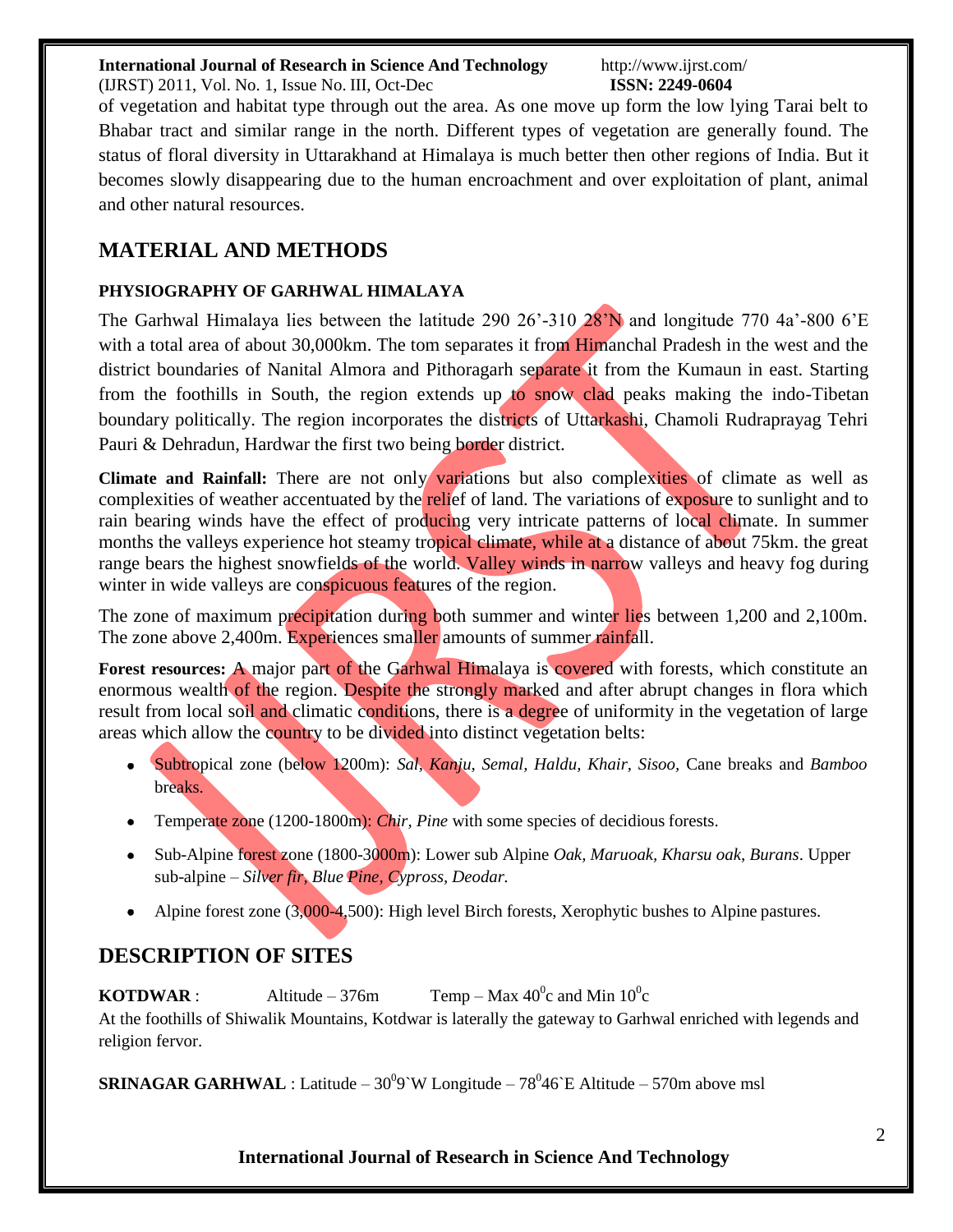(IJRST) 2011, Vol. No. 1, Issue No. III, Oct-Dec **ISSN: 2249-0604**

Srinagar town is one of the most important and biggest town in the hills of Garhwal Himalaya. Srinagar is an important town of the Pauri Garhwal district of Uttaranchal situated in Alaknanda valley on Rishikesh-Badrinath highway.

#### **UKHIMATH :** Altitude – 1319m

It is at a distance of 1.2km from the district headquarter of Rudraprayag at an elevation of 1311 mt.. On a clear day one can see the beautiful view of Kedarnath Peak, Chaukhamba and other beautiful Valley.

**NEW TEHRI:** Altitude – 1550mto 1950m c, Min  $4^0$ Rainfall –  $500 \text{cms}$  annually Icon of progressive development and pride of the decision makers. New Tehri is indeed a unique tourist destination. Needing the need of the hour to provide electricity for the Tehri region a huge dam project on the massive Bhagirathi River was envisaged. The ambitious plan could be only having been realized on the water grave of the present Tehri Town. So in order to fulfill this enterprising plan the idea of a muddle town is a reality and is already functioning as regional headquarter.

### **METHODOLOGY**

For studying the Plant diversity, the entire study area was divided into three zones: **Sub-Montane Zone :** Extents up to 1,200 m above m.s.l.

**Montane Zone:** Extending from 1,200 to 3,000 m above m.s.l. **Alpine Zone:** Above 3000m from m.s.l.

The information was collected by visiting the study areas at the regular intervals. Description is also based in the collections made by other authors or published literature, to represent complete spectrum of the flora. The plants were given botanical names after identifying them from the published literature.

After botanical nomenclature, wherever possible synonyms of the plant species in local dialect (Vernaculars), Hindi, and common English languages have been included. Vernacular names are collected during the field visits under ethonobotanical investigations of the region, whereas other synonyms are included on the basis of through consultation and matching of names from the published literature. Description of each species includes habit, habitat, and salient features. I have also communicated with persons who have worked in the related fields and also communicate with the officials of the forest department of the study area. The meteorological data were collected with the help of the instruments by visiting personally and also collected form the instruments planted at different places, such as meteorological data recording centre at **G.I.C. Srinagar Garhwal, Navodaya Vidayalaya at Pokhal. Dehradun, G.I.C Ukhimath, G.I.C. Kotdwar**. The temperature is recorded with the help of thermometer; the relative humidity is recorded with the help of hygrometer and rainfall with the help of rain gauge.

### **OBSERVATIONS**

#### **CLIMATIC ZONES:**

**Foot hills and Outer Himalaya***:* The climate is almost similar to subtropical Genetic plains, except higher annual precipitation (200-250cm per annum) and lower average temperature of  $19^0$ -21 $^0$ C, covering the elevation 300-900 m.

**Siwalik and Lower montane zone***:* This zone covers the elevation range of 900-1800msl, with an average annual temperature of  $14{\text{-}18}^{\text{o}}$ C and much higher precipitation (250-300 cm. Per annum). This zone represents humid subtropical like climate.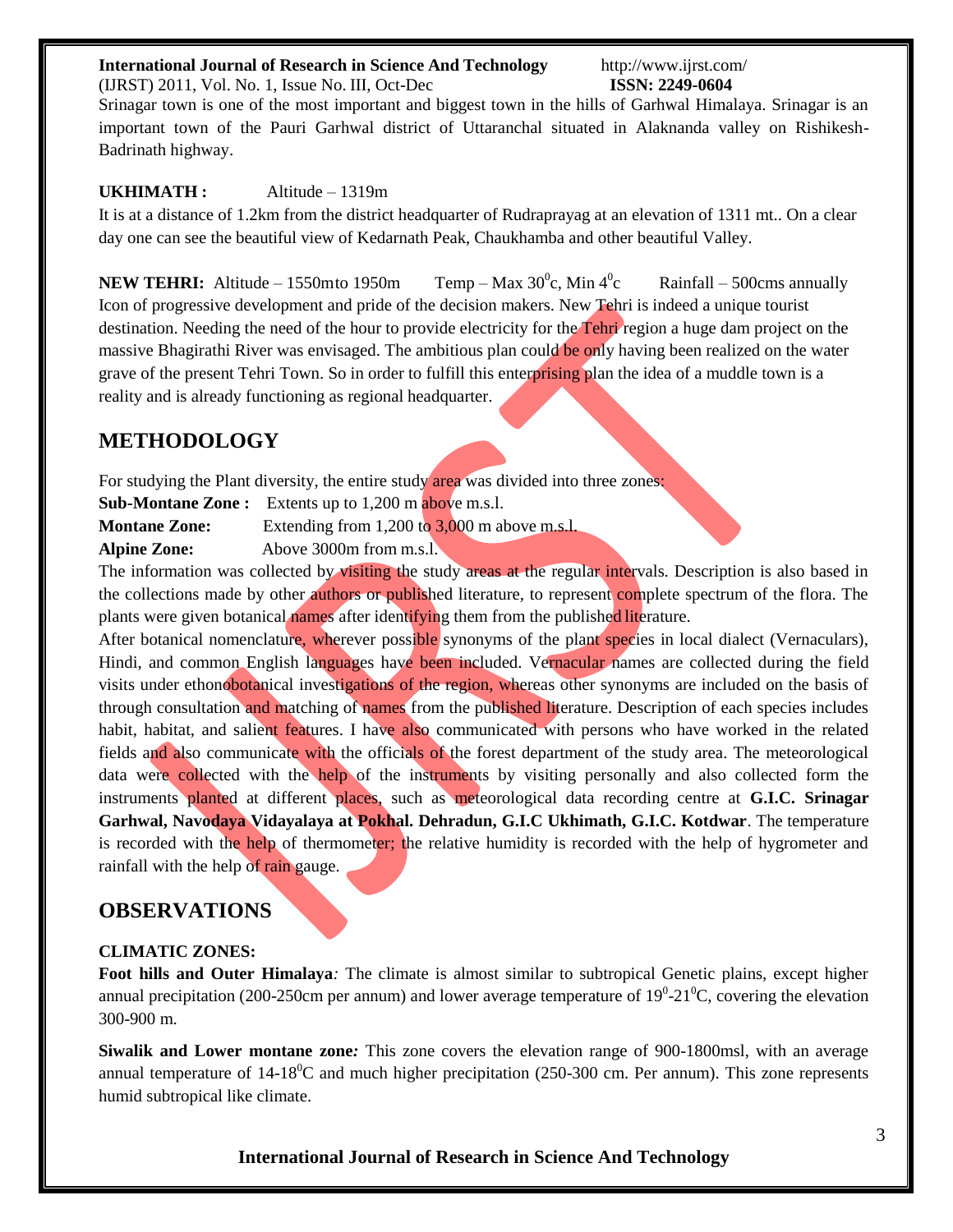(IJRST) 2011, Vol. No. 1, Issue No. III, Oct-Dec **ISSN: 2249-0604**

**Central part of montage zone***:* This part represents cold temperate like climate and covers the elevation range of 1800-2400m msl with an average annual temperature of  $10-14\degree C$ , and lower annual precipitation as compared to earlier zone. This zone in characterized by more showers and occasional snow fall duringwinters.

**Upper Montane Zone**: Upper montane zone is colder, with average annual temperature of  $4.5{\text -}10^{\circ}\text{C}$ , and covers the elevation range of 2400-3000m m.s.l. annual precipitation is comparatively low, but the showers are gentle and more frequent. Winter experiences more frequent snow fall.

#### **WATER RESOURCES:**

The Garhwal Himalaya serves as the perpetual reservoirs of water for most of the main rivers, which are of immense value to the northern India. Numerous rivers and rivulets, locally known as gad gadera or raulam drain the region. The northern parts of the districts of Chamoli and Uttarkashi most parts of which lie under the snowcovered zone provide the most important reservoir of water. The rivers flow parallel to mountains but at some places, the rivers turn into acute bend resulting in the formation of deep gorges. The Uttaranchal has the following three river sequence:

- 1. Ganga System
- 2. The Yamuna System
- 3. The Ramganga System

## **PLANT DIVERSITY**

**SUB MONTANE VEGETATION ADJACENT TO GANGETIC PLAINS** (1) Alnus nepalensis **Vern**: Utees, Eng. Alder **Fl** : Oct-Nov. **Fr**: Oct-Jan Abundant: along the shady rareness or on landslide zones, 1000-2500m, Binsar, Lansdowne. Use: Wood used for carpentry & construction, back used in local medicine, used as soil binder.

(2) Rumex dentatus: **Vern**: Jangli palak**. Fl**: Feb-May **Fr**: Feb-May Common: waste places, road sides of the outer submontane Zones, Kotdwara. Use: heaves scarcely used as regetanle.

(3) Rumex hastatus: **Vern**: Almora kilmori **Fl**: Feb-Jun **Fr**: Jun-Oct Fairly common: along terraces of fields, exposed slopes, open drier places, 2000m, Kotdwara, Srinagar. Use: leaf extract applied on cuts and wounds to check bleeding and also believed to relieve from suffering of beetle sting.

(4) Shorea robeesta: **Vern**: Kandar, sal**, Eng**: Indian dammer **Fl**: Feb-May **Fr**: May-Aug. Common: dominant constituent of miscellaneous forest of sub Himalayan tracts or tropical sal forest to 1000. Use: High-class timber yielding plant fatty oil form seeds for cooking. Aromatic resin useful in diarghoea, dysentery and in gonorrhoea.

(5) Acacia catechu: **Vern: and H**. khari, katha **Fl**: Apr-Aug **Fr**: Sept.-Feb Fairly common : dry exposed miscellaneous to forests, Particularly in tarai' bhabar tracts, byasghal, Srinagar. Use: used for various medicines particularly in digestion and respiratory diseases. Black used in diarrhoea, dysentery, bronchitis.

(6) Acacia dealbata: **Hindi**: Chikaka **Fl**: Feb-May **Fr:** Apr-Aug Common: planted along road sides or naturalized to 1400m, Pauri

(7) Acacia intsia: **Hindi** : phulai **Fl**: Apr-Aug **Fr**: Oct-Dec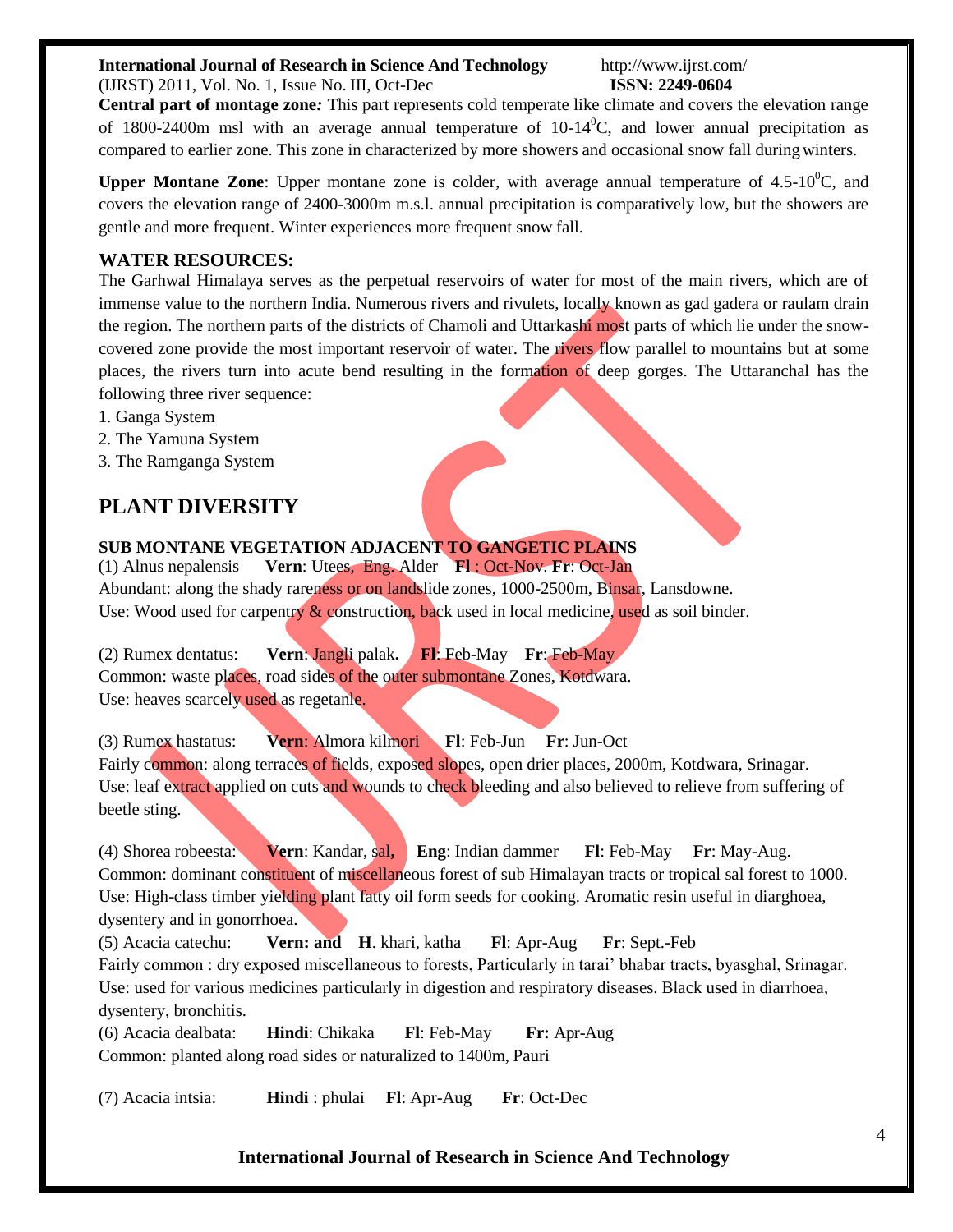| <b>International Journal of Research in Science And Technology</b><br>http://www.ijrst.com/<br>(IJRST) 2011, Vol. No. 1, Issue No. III, Oct-Dec<br><b>ISSN: 2249-0604</b><br>Common miscellaneous forests of tarai-bhabar, on exposed slipes, checla.                                                                                                                                                                               |
|-------------------------------------------------------------------------------------------------------------------------------------------------------------------------------------------------------------------------------------------------------------------------------------------------------------------------------------------------------------------------------------------------------------------------------------|
| (8) Acacia nilotica:<br>Vern: Babul, kikar Fl: Mar-Apr Fr: Oct-Nov<br>Common : outer submontane zones, along the miscellaneous forests, open places, laldhang.<br>Used: Bark used in bronchitis and asthma, Urinary disorders and dysentery, gum, of tree also medicinal                                                                                                                                                            |
| Vern: Takoli, Bitnea<br>(9) Dalbergia lanceolaria:<br>Fl: May-Sep<br>Fr: May-Sep<br>Common, outer miscellaneous forests, bhabar tracts to 600m, Kotdueara                                                                                                                                                                                                                                                                           |
| (10) Dalbergia sericea: Vern: Bhandir, Gugar Fl: Apr-Aug<br>Fr: Apr-Aug<br>Common miscellaneous forests of siwalik ranges, usually hear by river banks, Duggadda.<br>Used: foliago used as fodder, no under plantation to check soil erosion.                                                                                                                                                                                       |
| <b>INTERMIXED VEGETATION: MONOTONE &amp; PLAIN SHARING ELEMENT</b><br>(1) Pinus roxburghii: Vern: chir Eng: chir Pine. Fl & Fr: Mar-Jun<br>Abundant in submontane to montane forests, 900-250m, mostly forming pure patches sometime mixed with<br>other trees, Srinagar, Gumkhal, Thailisain.<br>Use: Wood used for construction, resin in varnishes, paints and trupenine.                                                        |
| Fl: Mar-Apr Fr: Oct-Jan<br>(2) Quercus Leucotrichophora:<br>Abundant: On north east slopes or otherwise usually associated with Rhododendron arboreum and Myrica<br>esculenta, 800-200m khirsu, Binsar.                                                                                                                                                                                                                             |
| Fl: Jan-May<br>Vern : Salmali<br>Fr: Apr-May<br>$(3)$ Bombax Ceiba:<br>Common along Alaknanda Valley, Village landscapes, scrub forests to 1200, Srinagar.                                                                                                                                                                                                                                                                          |
| (4) Acacia dealbata:<br>Fl: Feb-May<br>$\mathbf{Fr}: \text{Apr-}\text{Aug}$<br>Common planted road sides o naturalized to 1400m naugaonkhal, Pauri                                                                                                                                                                                                                                                                                  |
| (5) Dendrocalamus strictus:<br>Vern: Bans, Eng, Male Bamboo.                                                                                                                                                                                                                                                                                                                                                                        |
| (6) Poa annua: Eng: Annual meadow Grass<br>Fl: Jan- June<br>Fr: Jan- June<br>Common in crop fileds, gradens, waste places, Srinagar                                                                                                                                                                                                                                                                                                 |
| (7) Boehmeria platy phyla<br>Vern: Khagsa<br>Fl: Aug- Jun<br>Fr: Aug- Jun<br>Common terraces of crop fields, edges of forests and river banks to 2000m., Bharsar.                                                                                                                                                                                                                                                                   |
| (8) Prunus Persica:<br>Vern & H. Aaru Eng: Peach tree<br>Fl: Mar-Apr<br>Fr: Apr- Jul<br>Common Cultivated for edible fruits, from sub Himalayan tracts to 2400m., Srinagar.                                                                                                                                                                                                                                                         |
| (9) Pyraeantha Crenulate<br>Vern: Ghingaru<br>Fl: Mar-May<br>Fr: Jan-Oct<br>Abundant exposed slopes, Forest edges, bank of streams and other miscellaneous localities, often<br>associated wit5h Berberis or Rosa spp. from submontane tracts to 2650m., Khirsu, Srinagar.<br>(10) Pyrus Communis: Vern & H. Nashpati Eng: Pear.<br>Fr: Jun-Sept<br><b>Fl:</b> Mar-Apr.<br>Common cultivated submontane to montane Himalaya, Pauri. |
| MONTANE OR TYPICAL HILLY (TEMPERATE LIKE) VEGETATION                                                                                                                                                                                                                                                                                                                                                                                |
|                                                                                                                                                                                                                                                                                                                                                                                                                                     |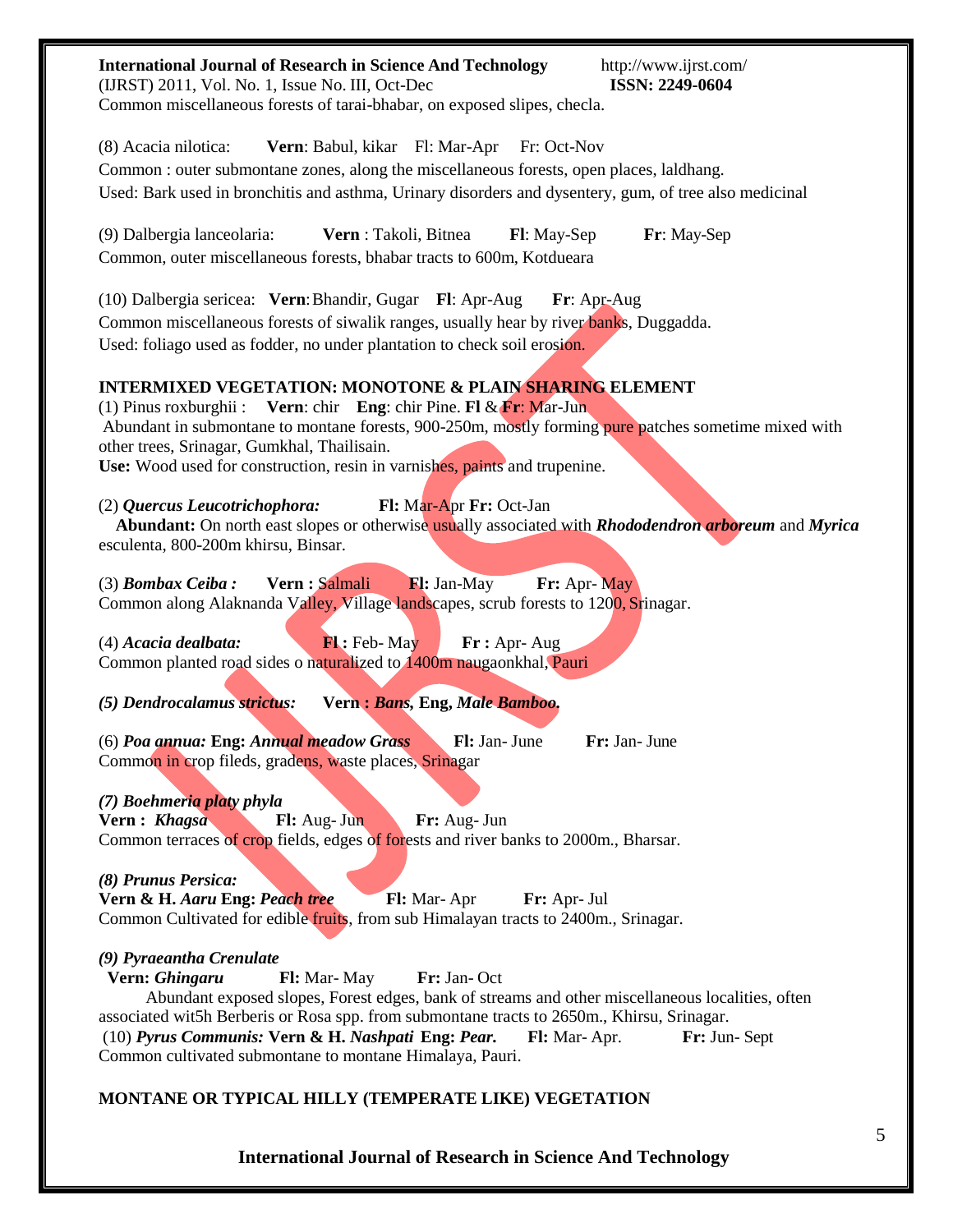| <b>International Journal of Research in Science And Technology</b><br>http://www.ijrst.com/<br>(IJRST) 2011, Vol. No. 1, Issue No. III, Oct-Dec<br><b>ISSN: 2249-0604</b><br>(1) Ephedra gerardiana:<br><i>Vern</i> : Tutgoutha $Fl & Fr$ : Jul-Sept<br>Rare along the drier slopes, on boulders, on near to Kodiyabagarh.                                                         |
|------------------------------------------------------------------------------------------------------------------------------------------------------------------------------------------------------------------------------------------------------------------------------------------------------------------------------------------------------------------------------------|
| Vern: Thuner<br>(2) Taxus Baccata:<br>F1 & F1 : Apr. Nov<br>Common moist shady montane forests, above 2400m., associated with oak and silver fir forests, Dudhotoli.                                                                                                                                                                                                               |
| Vern: Surai Fl & Fr : Jun- Nov<br>(3) Cupressus torulosa :<br>Common drier montane forests 1800-3200m. often associated with silver fir or oak trees, Pauri, Dudhatoli<br>Forests.                                                                                                                                                                                                 |
| $\mathbf{F} \mathbf{l} \& \mathbf{F} \mathbf{r}$ : Sept-Oct<br>(4) Juniperus Communis:<br>Vern: Jhera, Padmak.<br>Rare upperraches of montane forests, 250-3100m. Kodiababarh.                                                                                                                                                                                                     |
| Vern : Jhilla Dodimma<br>$\mathbf{F1} \& \mathbf{Fr} : \text{Mar-Nov}$<br>$(5)$ Abies Pindrow:<br>Common montane ouercus semecarpifolia forests, Bharsar, Kodiabgarh                                                                                                                                                                                                               |
| Vern: <i>Morinda</i> Fl & Fr: Mar-Nov<br>$(6)$ Abies spectabitis:<br>Common montane moist forest 2400-3000m. associated with Quercus semecarpifolia, Kodiabagrh.                                                                                                                                                                                                                   |
| (7) Pinus Wallichiana: Vern & H. chilla, Kail<br>Common montane forests, 2000-3200m, often associated with oak forests, Pauri, Dudhatoli forests.                                                                                                                                                                                                                                  |
| Vern & H. Kaphal, Kaiphal<br>$\mathbf{F}$ : Aug- Oct $\mathbf{F}$ : Apr- Jun.<br>$(8)$ Myrica esculnta:<br>Abundant in oak rhododendron forests, usually in shady localities, adhwani, chelusain.                                                                                                                                                                                  |
| (9) Rhododentron arboretum: Vern: Burans<br><b>Fl:</b> Mar- May<br>Fr: Apr-Nov<br>Common oak forests of montane zones, Adhwani, Bharrsar, Binsar.                                                                                                                                                                                                                                  |
| Vern: Deodar, Devdar.<br>$(10)$ Cedrus deodar:<br>Common moist montane forests, 2000-3000m. associated with oaks, Pauri, Binsar.                                                                                                                                                                                                                                                   |
| <b>RESULT AND DISCUSSION</b><br>It is of deep concern that flora; which has developed in a life span of millions of years under these specific<br>geometric conditions is vulnerable to extreme stresses. It is not merely a question of millions of year's co<br>evolution or change of vegetation but the sudden breakdown of the diversity in a very short span. Out of several |

factors, human activity is most dangerous and has reached an alarming state. The unplanned land use pattern such as urbanization industrialization road network and all commercial exploitation of useful plants and their products are operating at different scales and speed markedly affecting the survival or multiplication of the individual species. Even to the entire floristic composition.

The initial level if the impact is of lower intensity. It affects phonological abnormalities as well as seed production and regeneration often not so noticeable. However high intensity impact interact more vigorously with the plants as well as habitats resulting in depletion of lent population and if continuous for a long period plant species reduced to the category of threatened nature. Eventually rarity or extinction of plants is due to excessive stresses rendering the change of the habitat unfit to the original species. Furthermore, with respect to altitudinal range, topography edaphic or climatic features, phytosocial affinities, facies, locations etc, mountains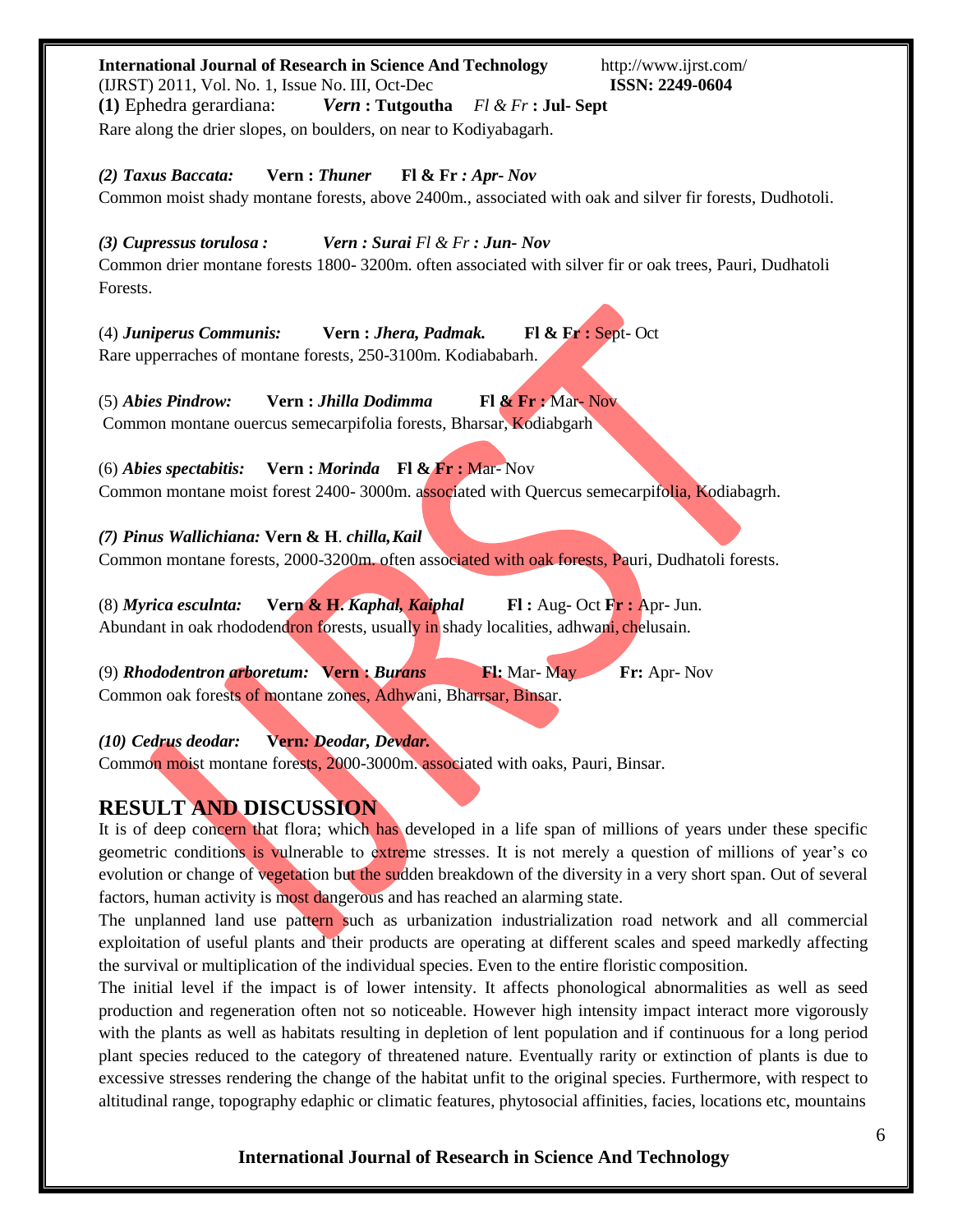(IJRST) 2011, Vol. No. 1, Issue No. III, Oct-Dec **ISSN: 2249-0604**

plants have specific preference. Therefore the original vegetation of the Himalaya is more prone to the disturbances and as compared to any other phytogeographical regions. The actual number of threatened category of plans is much larger. As per current estimates more than 10 % of the plants fall in the threatened category and due to absence of any spurious exploratory work, we still do not exactly know about the plants of extinct category.

Conclusively, the vegetation is under extreme stress and of the several natural processes of evolution and changes human activities are more responsible to the degradation of quality and quantity of the plant life and communities in the Himalayan. As such distributional range along with the density fluctuates with respect to plant or habitat. The most important aspect of the dynamics of vegetation is the degradation of habitat due to several natural or biotic stresses, which creates favorable grounds to some advanced or invading species and limitations to primitive or original ones. Therefore, traditionally known or hitherto described characteristic vegetation is in danger as a whole and somewhat more adaptive plants of dry exposed, adjacent localities or exotics are causing serious concern for their wide invasion in the Himalayan ecosystem.

Based on general survey, the variation in floral species of high altitudinal area of Garhwal Himalaya, following species were observes and identifying with their botanical name and altitudinal range.

|                |                        | $\sqrt{u}$ kwai Hundaya)                   |                                         |
|----------------|------------------------|--------------------------------------------|-----------------------------------------|
| S.No.          | Name of the shrubs     | Distribution in Garhwal Himalaya           | <b>Atitudinal range</b>                 |
|                |                        |                                            | (m. above m.s.l.)                       |
| $\mathbf{1}$   | Bereris anistata       | Lansadon, Pauri, Srinagar                  | 1,8000-2,700m                           |
|                | Vern: Kingor           |                                            |                                         |
|                |                        |                                            |                                         |
| $\overline{2}$ | Zizphus matuntiana     | Sub Himalayan tract, Srinager, Satupuli    | 300-1,000m                              |
|                | Vern: Ber              | Kotdawara, Tropical Asia                   |                                         |
| 3              | Juniperus communis     | Rara, upper montane forest Kodiabgarh,     | 2,500-3,100                             |
|                | Vern: Jhora            | Montane Himalaya                           |                                         |
|                |                        |                                            |                                         |
| $\overline{4}$ | Rumex dentatus         | Sub Monate zone, Kotdawara, South India,   | 300-500                                 |
|                | Vern Jangali palak     | Myanmar, China                             |                                         |
| 5              | Zanthroxylum armaltum  | Sub Himalayan belt, Kotwara, Philipines,   | 2,000                                   |
|                | Vern: Timroo           | China                                      |                                         |
|                |                        |                                            |                                         |
| 6              | Murraya koenigill      | Sub Himalayan tracts                       | 1,500                                   |
|                | Vern: Karri patta      |                                            |                                         |
| 7              |                        |                                            |                                         |
|                | Carissa opaca          | Sub Himalayan tract frequent, Open exposed | 1,200                                   |
|                | Vern: Karonda          | place, Scurb jungles, Dugadda, Srinagar    |                                         |
| Herbs:         |                        |                                            |                                         |
| 1              | Saussarea obvallata    | Rare upper montane Himalaya, Alpine herb   | 4000-4800m                              |
|                | Vern: Brahm kamal      |                                            |                                         |
| $\overline{2}$ | Saussaurea gossypium   | Montane Himalaya, Alpine herb              | 4,000-4,800m                            |
|                | Vern: Phen kamal       |                                            |                                         |
| 3              |                        |                                            |                                         |
|                | Primula dentculata     | Alpine herb                                | 4,000-4,800m                            |
| Grasses:       |                        |                                            |                                         |
|                |                        |                                            |                                         |
| 1              | Poa annua, Eng: annual | Srinagar, Throughout India                 | Cosmopolitan                            |
|                | meadow grass           |                                            |                                         |
| $\overline{2}$ | Cynodon dactylon       | Wast Places, Srinagar Throught India       | 1,800m                                  |
|                | Vern: Ddubla, Doob     |                                            |                                         |
|                |                        | $\bullet$                                  | $1/\alpha$ , $1/\alpha$<br>$\mathbf{L}$ |

*Table 1: Showing variation of Plant Diversity and their distribution rang in meters above m.s.l. (Garhwal Himalaya)*

*Table 2: Showing variation of Plant Diversity and their distribution rang in meters above m.s.l. (Garhwal*

|           | Himalaya)                 |                                  |                         |  |  |  |  |
|-----------|---------------------------|----------------------------------|-------------------------|--|--|--|--|
| <b>SI</b> | <b>Name of the Trees</b>  | Distribution in Garhwal Himalaya | <b>Atitudinal range</b> |  |  |  |  |
| No.       |                           |                                  | (m. above m.s.l.)       |  |  |  |  |
|           | Shorea robusta, Vern: Sal | Sub Himalayan tracts             | 350-1.070m              |  |  |  |  |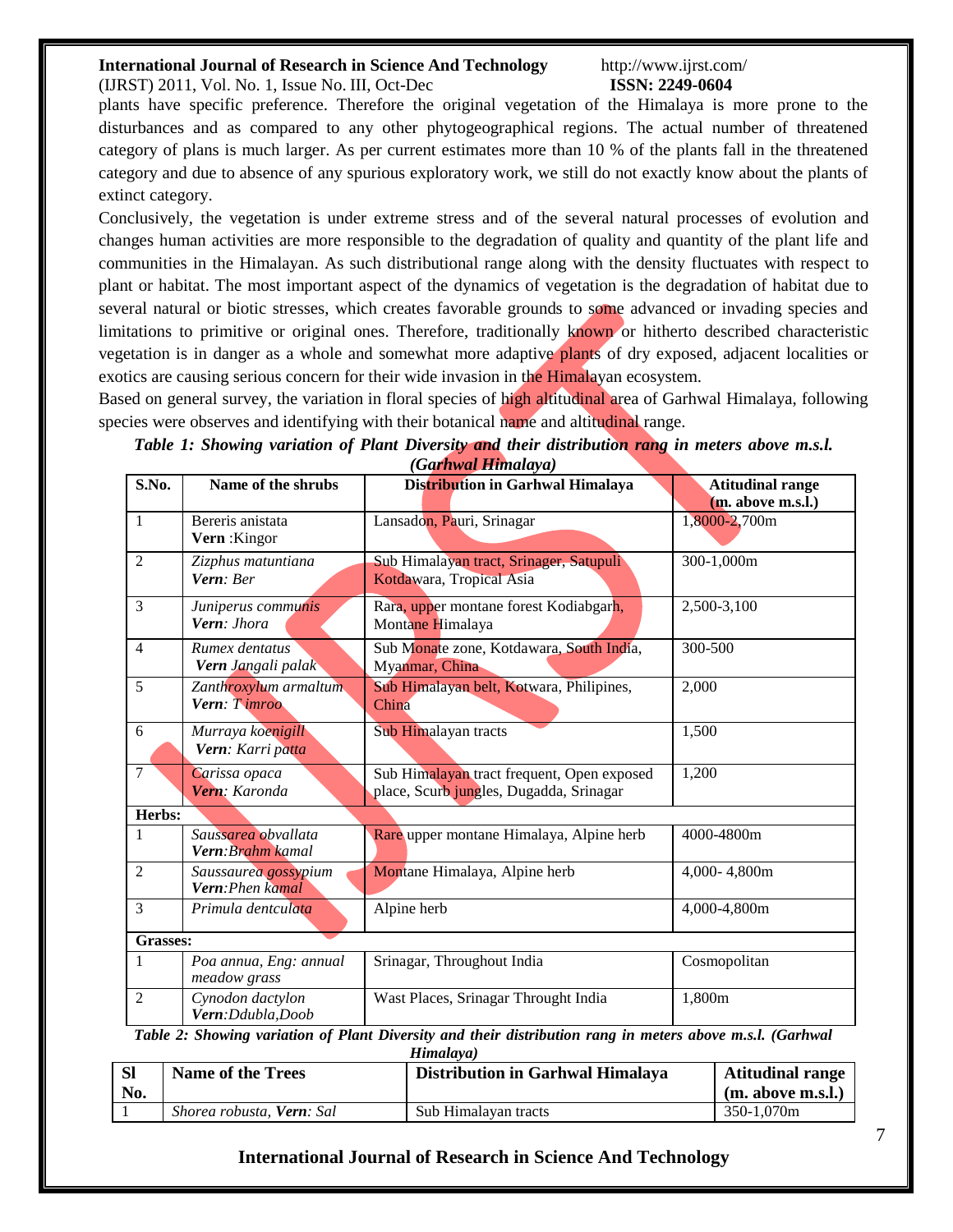#### **International Journal of Research in Science And Technology <http://www.ijrst.com/><br>(IIRST) 2011 Vol No 1 Issue No III Oct-Dec <b>ISSN: 2249-0604** (IJRST) 2011, Vol. No. 1, Issue No. III, Oct-Dec

|                | RST/2011, VOI.110. 1, 19900 110. 111, Oct Dee |                                                                                      |                |
|----------------|-----------------------------------------------|--------------------------------------------------------------------------------------|----------------|
| 2              | Dalbrzia ssiso, Vern: Shissaham               |                                                                                      | 350-1,070m     |
| 3              | Acacia catehu Vern: khair, Kata               | Ttarai-bhabar tracts, Byasghat, Srinagar                                             | 350-1,070m     |
| $\overline{4}$ | Aezle marmelos, Vern: Bel                     | Tarai-bhabar, Srinagar                                                               | up to $12,00m$ |
| $\overline{5}$ | Pinus roxburgi, Vern: Chir                    | Common in all Uttarakhand Himalayan                                                  | 600-2,300m     |
| 6              | Rhododendron arborium<br><b>Vern</b> : Burans | Adhwani, Bharsar, Binsar                                                             | 600-2,400m     |
| $\tau$         | Quercus leucotrichophora Vern:<br>Bani        | Khirsu, Binsar                                                                       | 800-2,400m     |
| 8              | Pinus excelra, Vern: Kail                     | Montane Himalayan zones, Dudhatoli forests                                           | 2,100-2,400m   |
| 9              | Abies pindro, Vern: Raga                      | Bharsar, Kodiabzarh                                                                  | 2,740-3,350m   |
| 10             | Rhododendron amilhoprogen<br>Vern: Bhotiachai | Montane zones, Associated with Bugyals                                               | 2,740-3,350m   |
| 11             | Cedrus deodara Vern: Ddeodar,                 | Pauri, Binsar, Western Montane Himalaya                                              | 2,000-3,000m   |
| 12             | Aegle marnelos Vern: bel                      | Tarai- bhabhar, Sinagar, Throught India                                              | from $1,200m$  |
| 13             | Aesculus Indica<br>Vern: Pangar               | Common in moist Oak forest Rhododendrun<br>forests of motane Himalaya, Pauri Khirsu, | 1,500-2,500 m  |
| 14             | Myrica esculenta<br>Vern: Kaphal              | Abundant in Oak Rhododendron forests,<br>Adhwani, Montane Himalaya                   | 2,500-3,300 m  |
| 15             | Quercus Horibunda<br>Vern: Tilong, Moru       | Moist shaddy revenes, Champeshwar,<br>Submontane and montane Himalaya                | $8,00-2,000$ m |
| 16             | Pinus Willichiana,<br>Vern: Chilla, Kail      | Associated with Oak forests, Pauri, Dudhatol<br>forests, Montane Himalaya            | 2,000-3,200 m  |
| 17             | Rhododendron companutalum                     | Montane Himalaya                                                                     | 2,800-5,000 m  |

#### *Table 3: Showing forests types, distributional range & dominant components of different forests of Garhwal Himalaya*

|                          | <u>uqjerën jorësis oj Surnmar Himalaya</u> |                       |                 |                                             |  |  |
|--------------------------|--------------------------------------------|-----------------------|-----------------|---------------------------------------------|--|--|
| S.No                     | <b>Main Forest</b>                         | <b>Type of Forest</b> | <b>Altitude</b> | <b>Dominant sps. Composition</b>            |  |  |
|                          |                                            |                       | (m) above       |                                             |  |  |
|                          |                                            |                       | m.s.l           |                                             |  |  |
| 1                        | Northen tropical                           | (i) Dry Siwalik Sal   | 350-1,070       | Shorea robusta, Dalbergia sisso, Acadia     |  |  |
|                          | <b>Dry Decidous</b>                        | Forest                |                 | catechu (Khair)                             |  |  |
|                          | forests                                    |                       |                 |                                             |  |  |
|                          |                                            | (ii)Northen dry mixed | 400-1,780       | Toona ciliata (toon), dendrocalamus         |  |  |
|                          |                                            | decidous forest       |                 | sbrctus, Adina cordifolia                   |  |  |
|                          |                                            | (iii) Pine forest     | 600-2,300       | Pinus roxburgii (chir), Rhododendron        |  |  |
|                          |                                            |                       |                 | arborium (Burans)                           |  |  |
| $\overline{\phantom{0}}$ |                                            | (iv) Alder forest     | 1,370-2,300     | Alnus nepalusis, Quercus                    |  |  |
|                          |                                            |                       |                 | Leucotrischophora (Banj), Betula alriorides |  |  |
|                          |                                            | (v) Oak forest        | 1,830-2,350     | Q.leucotricho -phora (Banj),                |  |  |
|                          |                                            |                       |                 | Rhododendrun arborium (Burans),             |  |  |
|                          |                                            | (vi)Moist Temperate   | 1,830-3,050     | Q.leucotrichophora (Banj), Oak              |  |  |
|                          |                                            | Deciduous forest      |                 | Q. semicarpitolia (Kharsu oak),             |  |  |
|                          |                                            |                       |                 | Abies pindrow (Silver fir),                 |  |  |
|                          |                                            | (vii) Oak Scrub       | 1,400-2,400     | Q.leueotrichophora                          |  |  |
|                          |                                            |                       |                 | (Banj), Rhododendron arborium (Burans)      |  |  |
|                          |                                            | (viii) Kharsu Oak     | 2,740-3,350     | Q.Seme carpitolia (Khassu Oak),             |  |  |
|                          |                                            |                       |                 | Abies pindrow (Jhilla)                      |  |  |
|                          |                                            | (ix) West Himalayan   | 2,740-3,350     | R. anthopogen (Bhotiachai), Abies pindrow   |  |  |
|                          |                                            | upper Oak/Fir Forest  |                 | (silver fir, raga), Cupressus species       |  |  |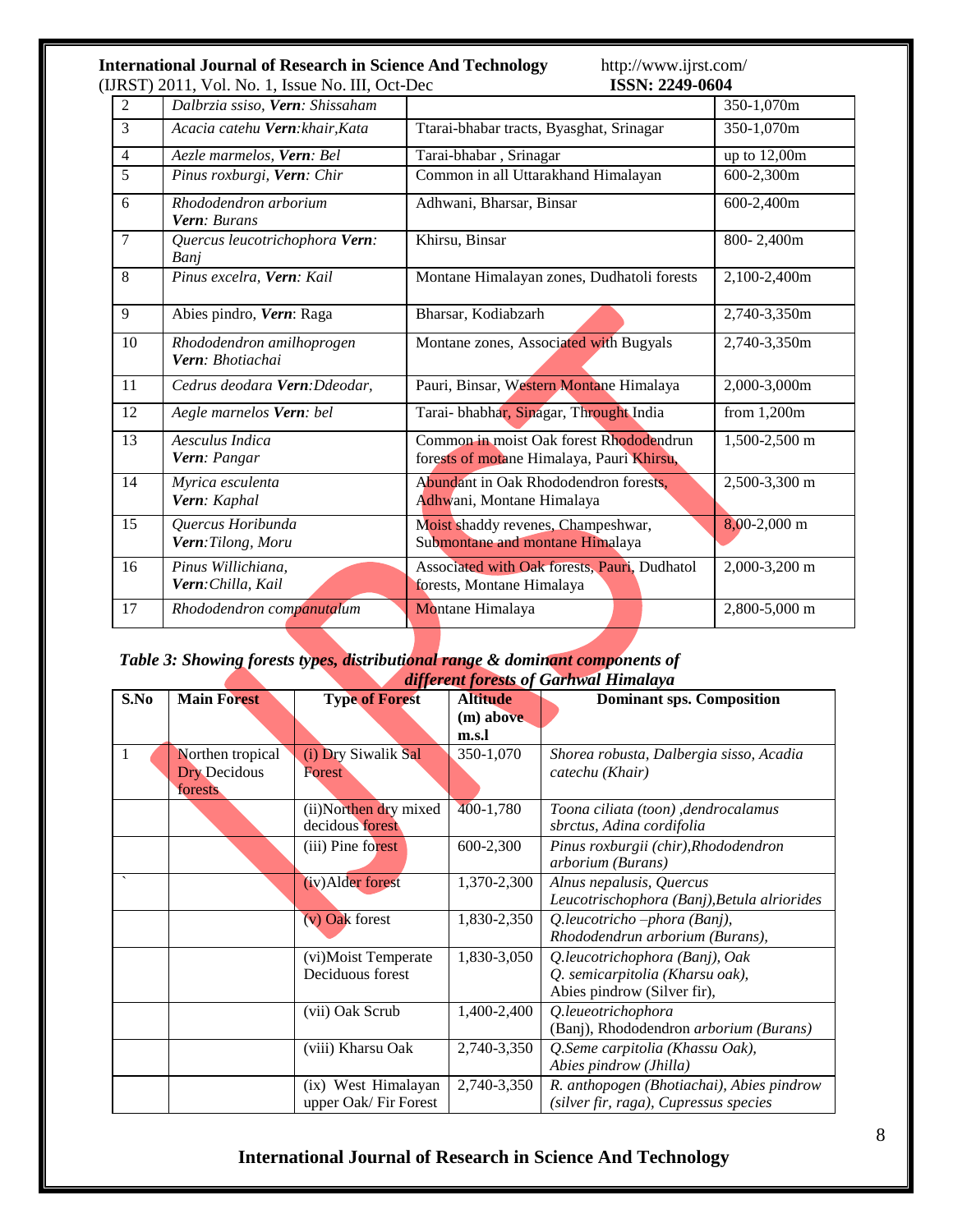#### **International Journal of Research in Science And Technology <http://www.ijrst.com/><br>(IJRST) 2011, Vol. No. 1, Issue No. III, Oct-Dec <b>ISSN: 2249-0604** (IJRST) 2011, Vol. No. 1, Issue No. III, Oct-Dec

| UNST) 2011, VOI. IVO. 1, ISSUE IVO. III, OCT-DEC |                          |                        | 10013. 4442-0004 |                                               |  |
|--------------------------------------------------|--------------------------|------------------------|------------------|-----------------------------------------------|--|
|                                                  |                          | $(x)$ Himalayan        | 2740-3350        | R. anlthopozen (Bhotiachai), grasses of       |  |
|                                                  |                          | temperate pasture land |                  | higher elevation                              |  |
|                                                  | Sub. Alpine<br>Forest    | Sub alpine Pasture     | 2,700-3,350      | Befula utilis (Bhojpatra), Cupressus species  |  |
|                                                  | Moist Himalayan<br>Scrub | Alpine Pasture         | 3,350-3,650      | R. anthopozen (Bhotiachai),<br>Alpine measons |  |

#### *Table 4: Forest area dominated by various tree species in hill districts*

| Sl. No.                                      | <b>Type</b>                                | Hectare   | Percentage |
|----------------------------------------------|--------------------------------------------|-----------|------------|
| 1.                                           | Pine                                       | 415,447   | 17.56      |
| $\overline{2}$ .                             | Cedar                                      | 15,528    | 0.66       |
| $\overline{3}$ .                             | Fir and Spruce                             | 99,295    | 4.50       |
| $\overline{4}$ .                             | <b>Blue Pine</b>                           | 19,089    | 0.80       |
| $\overline{5}$ .                             | Cypress                                    | 1,621     | 0.07       |
| $\overline{6}$ .                             | Sal                                        | 245,839   | 10.39      |
| 7.                                           | Teak                                       | 8,952     | 0.38       |
| 8.                                           | Khair                                      | 7,333     | 0.31       |
| 9.                                           | Sisham                                     | 5,513     | 0.23       |
| 10.                                          | Oak                                        | 266,436   | 11.56      |
| 11.                                          | Eucalyptus                                 | 21,527    | 0.91       |
| 12.                                          | Others/mixed                               | 578,506   | 24.45      |
| $\overline{13}$ .                            | Non-productive                             | 681,167   | 28.79      |
| <b>Total</b>                                 |                                            | 23,66,283 | 100.00     |
| $\sim$<br>$\overline{\phantom{0}}$<br>$\sim$ | $\mathbf{v}$ , and the set of $\mathbf{v}$ |           |            |

Source: Forest Department, Uttarakhand.

*Table: 5 District wise rarest cover in Uttaranchal assessed by forest survey of India*

| <b>District</b> | <b>Geographical area</b> | <b>Dense forest</b> | <b>Open forest</b> | <b>Total forest cover</b> | % of geo. Area |
|-----------------|--------------------------|---------------------|--------------------|---------------------------|----------------|
|                 |                          | cover               | cover              |                           |                |
| Almora          | 5385                     | 2095                |                    |                           |                |
| Chamoli         | 9125                     | 2519                | 632                | 3151                      | 34.53          |
| Dehradun        | 3088                     | 1243                | 327                | 1570                      | 50.84          |
| Pithorgarh      | 8856                     | 2178                | 805                | 2983                      | 33.68          |
| Pauri           | 5440                     | 2156                | 993                | 3143                      | 57.89          |
| Tehri           | 4421                     | 1734                | 748                | 2482                      | 56.14          |
| Uttarkashi      | 8016                     | 2586                | 461                | 3047                      | 38.01          |

*Table : 6 (status of forest area in Garhwal)*

| <b>Particulars</b>                              | D.dun | Pauri | Tehri | <b>Uttarkashi</b> | <b>Chamoli</b> | <b>Total</b> |
|-------------------------------------------------|-------|-------|-------|-------------------|----------------|--------------|
| total Geographical area in 1990-91 sq( $km^2$ ) | 3088  | 5440  | 4421  | 8016              | 9125           | 30090        |
| Total forestry area in 1991 sq $(km^2)$         | 2198  | 4496  | 3972  | 7103              | 5204           | 22973        |
| Population in 1991                              | 1026  | 683   | 580   | 240               | 455            | 2984         |
| % age forest to geographical area               | 71.2  | 82.6  | 89.8  | 88.6              | 57.0           | 76.3         |
| % age of District Geog area to region           | 10.3  | 18.1  | 14.7  | 26.6              | 30.3           | 100          |
| % age of forest area to region                  | 9.6   | 19.6  | 17.3  | 30.9              | 22.6           | 100          |
| % age of district population to region          | 34.4  | 22.9  | 19.4  | 8.0               | 15.3           | 100          |
| forest area per capital (Hectare)               | 0.214 | 0.658 | 0.658 | 2.960             | 1.144          | 0.770        |